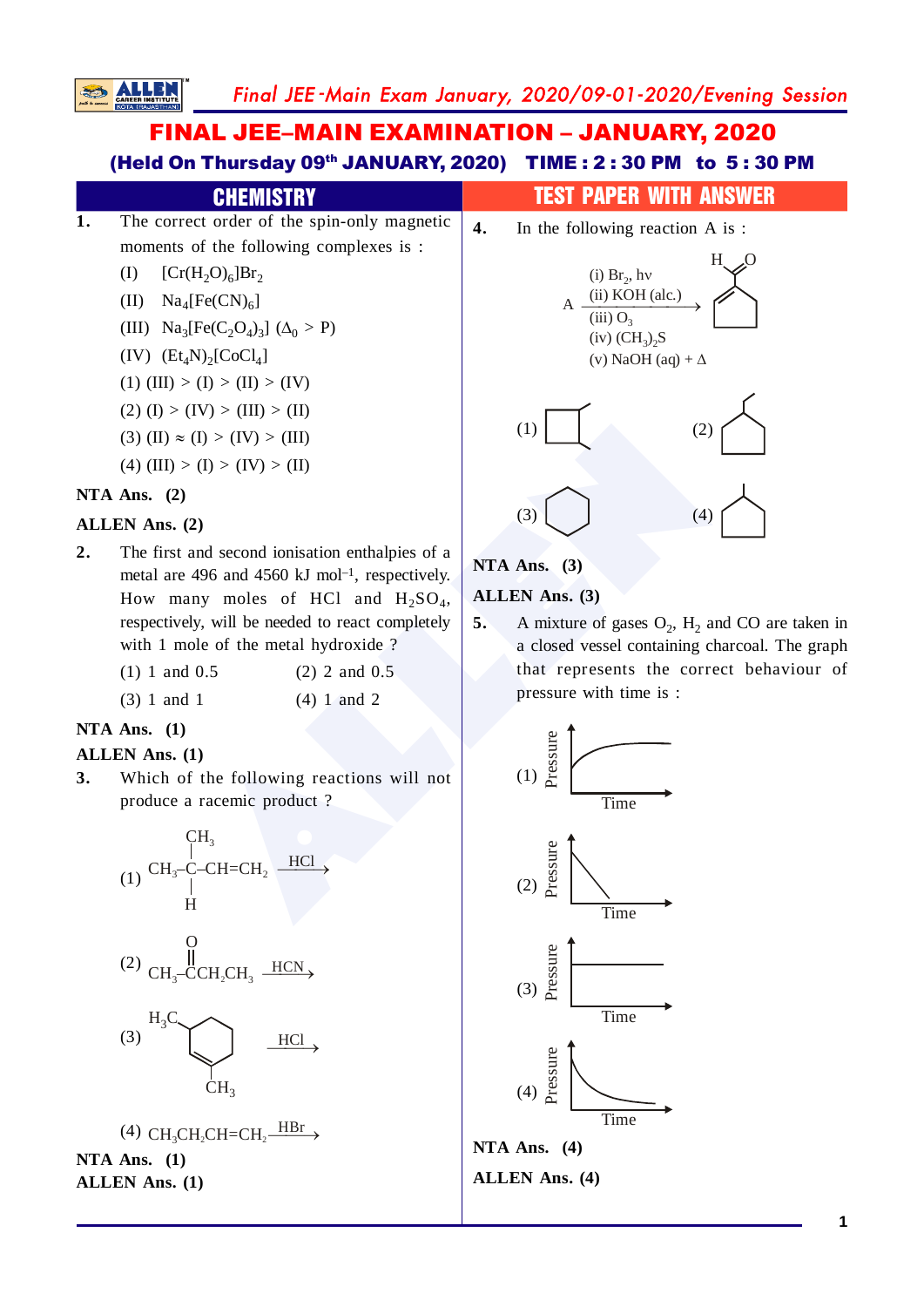### Final JEE -Main Exam January, 2020/09-01-2020/Evening Session

- **6.** Which polymer has 'chiral' monomer(s) ? (1) Buna-N (2) Nylon 6,6
	- (3) Neoprene (4) PHBV
- -
- **NTA Ans. (4)**

#### **ALLEN Ans. (4)**

- **7.** Biochemical Oxygen Demand (BOD) is the amount of oxygen required (in ppm):
	- (1) by anaerobic bacteria to breakdown inorganic waste present in a water body.
	- (2) for the photochemical breakdown of waste present in 1 m <sup>3</sup> volume of a water body.
	- (3) by bacteria to break-down organic waste in a certain volume of a water sample.
	- (4) for sustaining life in a water body.

#### **NTA Ans. (3)**

#### **ALLEN Ans. (3)**

- **8.** Among the statements (a)-(d) the correct ones are:
	- (a) Lithium has the highest hydration enthalpy among the alkali metals.
	- (b) Lithium chloride is insoluble in pyridine.
	- (c) Lithium cannot form ethynide upon its reaction with ethyne.
	- (d) Both lithium and magnesium react slowly with  $H_2O$ .
	- (1) (a), (b) and (d) only
	- (2) (b) and (c) only
	- (3) (a), (c) and (d) only
	- (4) (a) and (d) only

#### **NTA Ans. (3)**

#### **ALLEN Ans. (3)**

- **9.** Amongst the following, the form of water with the lowest ionic conductance at 298 K is:
	- (1) distilled water
	- (2) water from a well
	- (3) saline water used for intravenous injection

**AIR** 

**JEE (ADV.)** 

2019

**Kartikey Gupta** 

(4) sea water

**NTA Ans. (1) ALLEN Ans. (1)**

> **Admissions Open** Class 6 to 12 & 12 Pass

> > dlen.ac.in

**10.** Which of the following has the shortest C-Cl bond?

 $(1)$  Cl–CH=CH–OCH<sub>3</sub>

- (2)  $C1 CH = CH CH_3$
- $(3)$  C1–CH=CH<sub>2</sub>
- (4)  $C1 CH = CH NO_2$

### **NTA Ans. (4)**

#### **ALLEN Ans. (4)**

**11.** In the figure shown below reactant A (represented by square) is in equilibrium with product B (represented by circle). The equilibrium constant is :



**NTA Ans. (1)**

**ALLEN Ans. (1 or Bonus)**

**12.** The decreasing order of basicity of the following amines is :



**0744-2757575** 

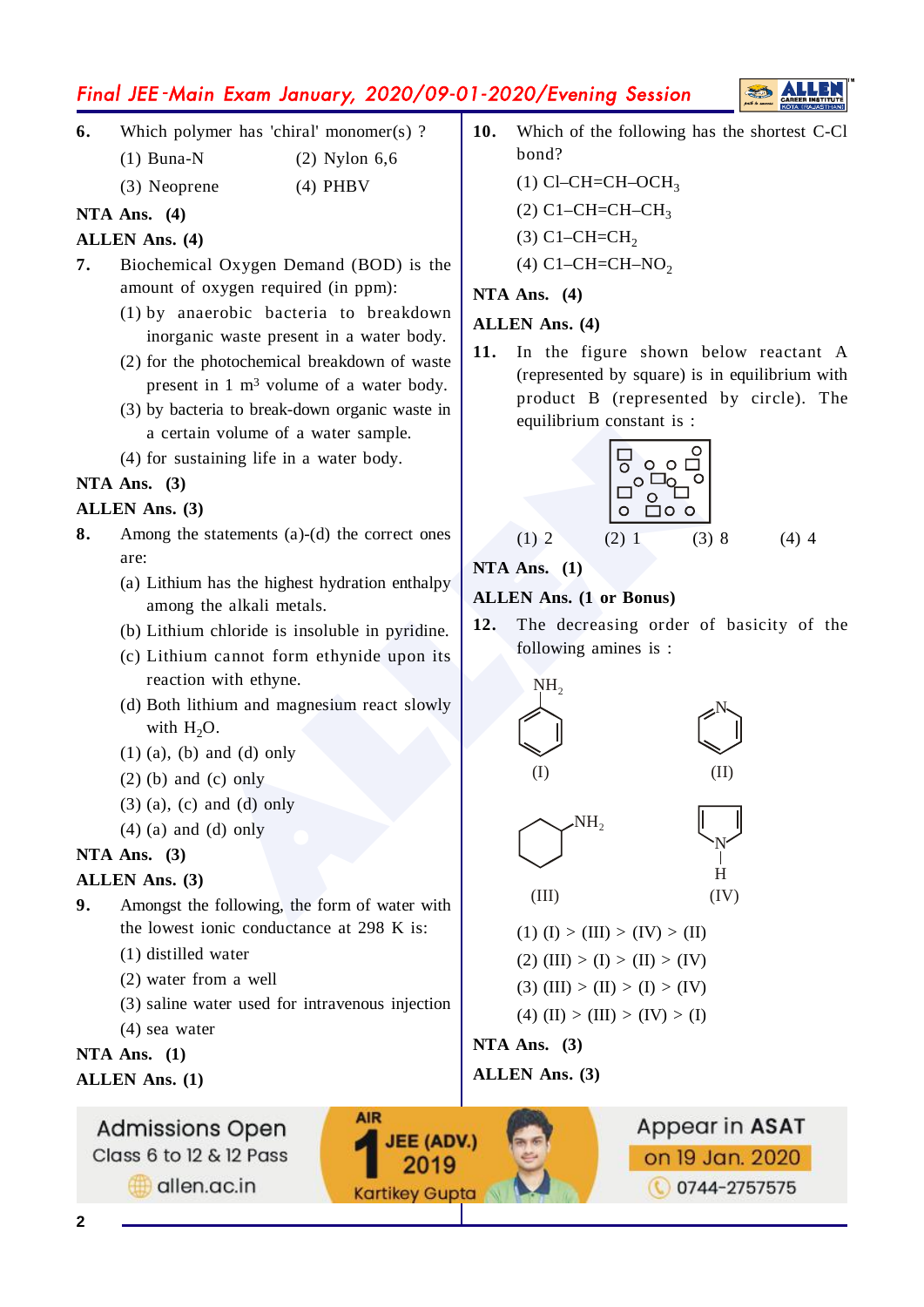#### **ALLEN** S

## Final JEE -Main Exam January, 2020/09-01-2020/Evening Session

**13.** The solubility product of  $Cr(OH)_3$  at 298 K is  $6.0 \times 10^{-31}$ . The concentration of hydroxide ions in a saturated solution of  $Cr(OH)_3$  will be :

> $(1)$   $(18 \times 10^{-31})$  $1/4$  (2)  $(2.22 \times 10^{-31})^{1/4}$

 $(3)$   $(4.86 \times 10^{-29})$  $1/4$  (4)  $(18 \times 10^{-31})^{1/2}$ 

#### **NTA Ans. (1)**

#### **ALLEN Ans. (1)**

- **14.** 5 g of zinc is treated separately with an excess of
	- (a) dilute hydrochloric acid and
	- (b) aqueous sodium hydroxide.

The ratio of the volumes of  $H_2$  evolved in these two reactions is :

(1)  $1 : 4$  (2)  $1 : 2$  (3)  $2 : 1$  (4)  $1 : 1$ 

#### **NTA Ans. (4)**

#### **ALLEN Ans. (4)**

**15.** Consider the following reactions,



The compound [P] is :



**AIR** 

**JEE** (Main)

2019

**Kevin Martin** 

**Admissions Open** Class 6 to 12 & 12 Pass allen.ac.in



|               | Molisch's<br>Test | <b>Barfoed</b><br>Test | <b>Biuret</b><br>Test |
|---------------|-------------------|------------------------|-----------------------|
| A             | Positive          | Negative               | Negative              |
| B             | Positive          | Positive               | Negative              |
| $\mathcal{C}$ | Negative          | Negative               | Positive              |

A, B and C are respectively :

- (1)  $A = Glucose$ ,  $B = Fructose$ ,  $C = Albumin$
- (2)  $A =$  Lactose,  $B =$  Fructose,  $C =$  Alanine
- (3)  $A = \text{Lactose}, B = \text{Glucose}, C = \text{Alanine}$
- (4)  $A =$  Lactose,  $B =$  Glucose,  $C =$  Albumin

#### **NTA Ans. (4)**

#### **ALLEN Ans. (2)**

- **17.** The reaction of  $H_3N_3B_3Cl_3$  (A) with LiBH<sub>4</sub> in tetrahydrofuran gives inorganic benzene (B). Further, the reaction of (A) with (C) leads to  $H_3N_3B_3(Me)_3$ . Compounds (B) and (C) respectively, are:
	- (1) Boron nitride and MeBr
	- (2) Borazine and MeMgBr
	- (3) Borazine and MeBr
	- (4) Diborane and MeMgBr

#### **NTA Ans. (2)**

#### **ALLEN Ans. (2)**

- **18.** The isomer(s) of  $[Co(NH_3)_4Cl_2]$  that has/have a Cl–Co–Cl angle of 90°, is/are :
	- (1) meridional and trans
	- (2) cis and trans
	- (3) trans only
	- (4) cis only

**NTA Ans. (4)**

**ALLEN Ans. (4)**